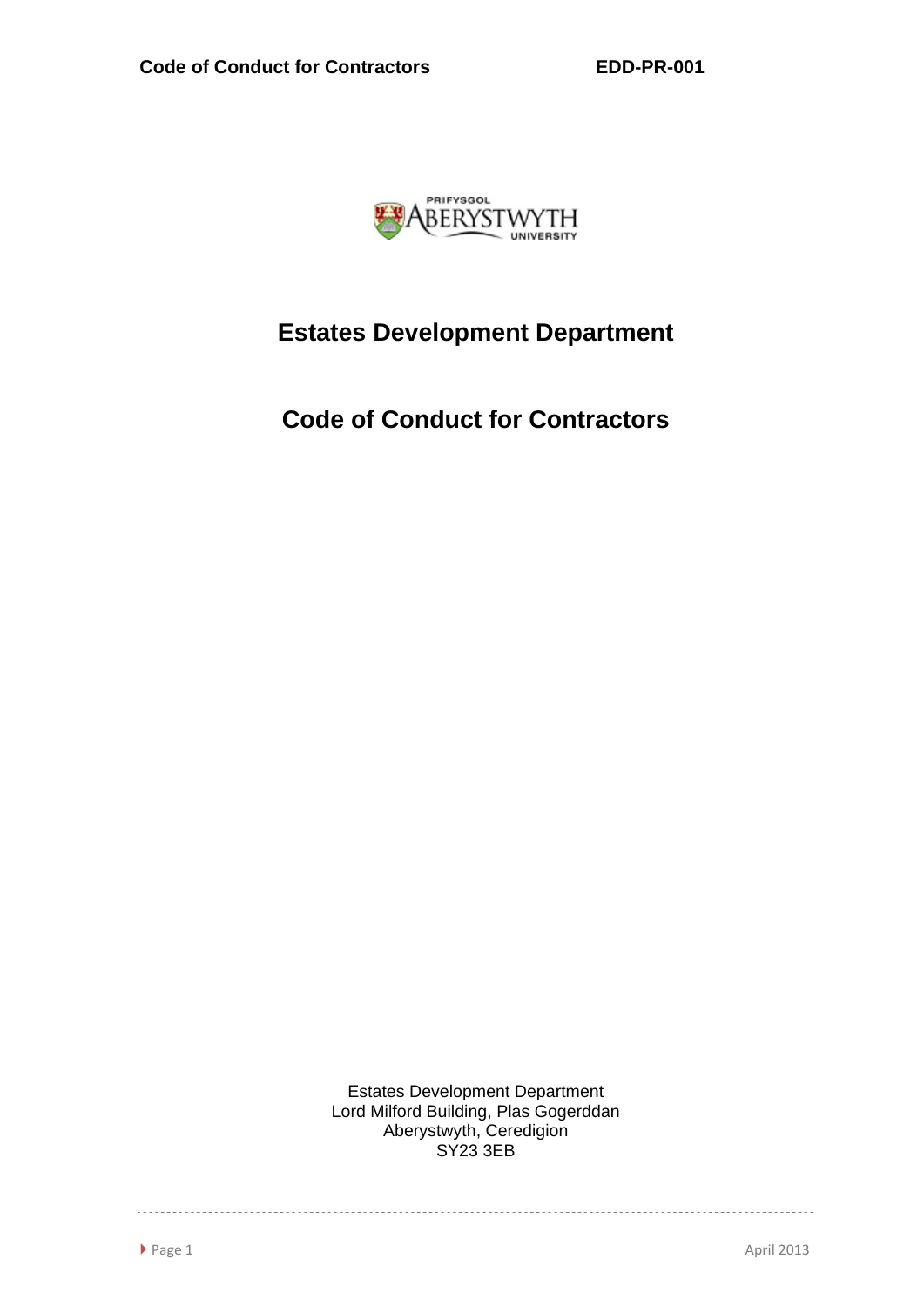# **Introduction**

This document has been developed to provide information, details and practical guidance with the aim of protecting the health and safety of the contractor's employees and University staff and students, and any other persons affected by the University's undertaking. It applies to those individuals, companies and organisations, (and any subcontractors appointed by them), who are contracted to carry out work within the estate of Aberystwyth University, by the University.

Aberystwyth University fully supports the key aim of the Construction (Design and Management) regulations 2007 (CDM) to integrate health and safety into management of the project and to encourage everyone involved to work together.

It is AU policy that Contractors are required to provide evidence, prior to appointment, of third party accreditation of its Health & Safety Management Systems, such as those issued by SAFE Contractor, CHAS or equivalent listed under SSIP.

This document is not exclusive and should be read in conjunction with all other relevant documentation and the detailed and specific requirements set out in the Quotation / Tender information.

In this document reference is made to the Responsible Person. The Responsible Person is the Aberystwyth University named lead contact for the project / works and contact details are supplied with all specifications.

*The University's general Health, Safety and Environmental Policies and Procedures can be found on the University Website, www.aber.ac.uk or are available from, Aberystwyth University, Health, Safety and Environment Unit, Old College (Bwthyn), King Street, Aberystwyth. SY23 2AX.*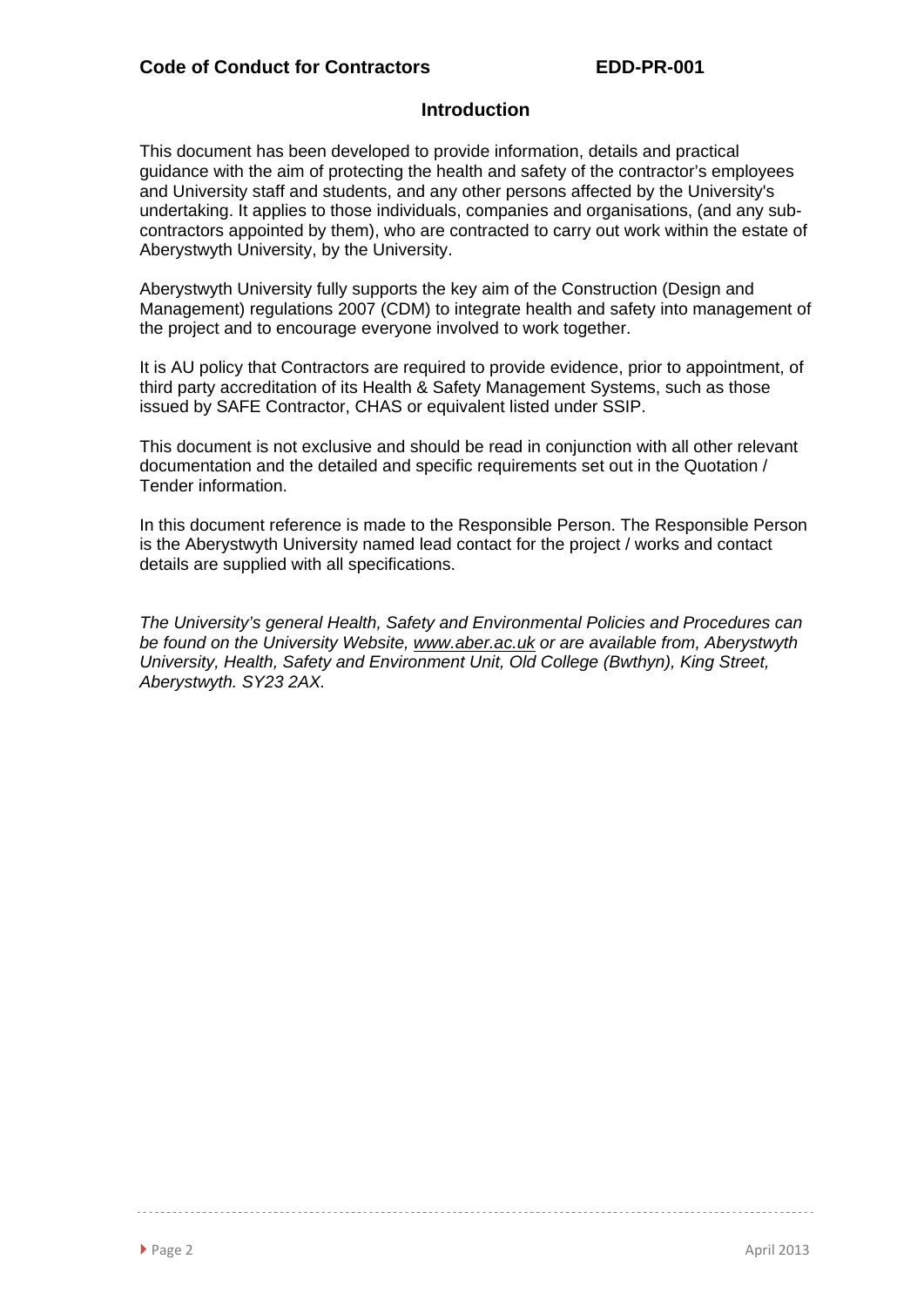# **General H&S obligations of the Contractor**

- To comply with its legal duties under the Health and Safety at Work Act 1974 and all appropriate legislation made under the Act, in particular the CDM Regulations and other recognised Codes of Practice and industry good practices in order to provide a safe and healthy working environment for its employees and others affected by its activities, and to conform to the provisions of this document.
- To ensure that staff, students and visitors including contractor's employees and occupiers of premises and members of the public do not have their health and safety adversely affected by the activities for which it is responsible.
- To co-operate with the University in controlling Health & Safety Risks arising from their work activities.
- To undertake suitable and sufficient risk assessments for all work-related activities
- To implement safe systems of work at all times.
- To provide and maintain safe plant and equipment.
- To ensure that all materials used shall comply with the latest relevant British Standard and where none exists shall be of sufficient standard to comply with best working practices within the industry.
- To ensure safe handling, use and storage of substances
- To provide the necessary information, instruction training and supervision to their employees and ensure they are competent to do the work given to them. All contractors and their employees must be conversant with the general safety rules applicable to the work being undertaken.
- To provide all necessary resources to ensure health and safety is managed properly.
- To provide for his employees such personal protective equipment as may be required for the work e.g. eye protection, head protection, foot protection, etc.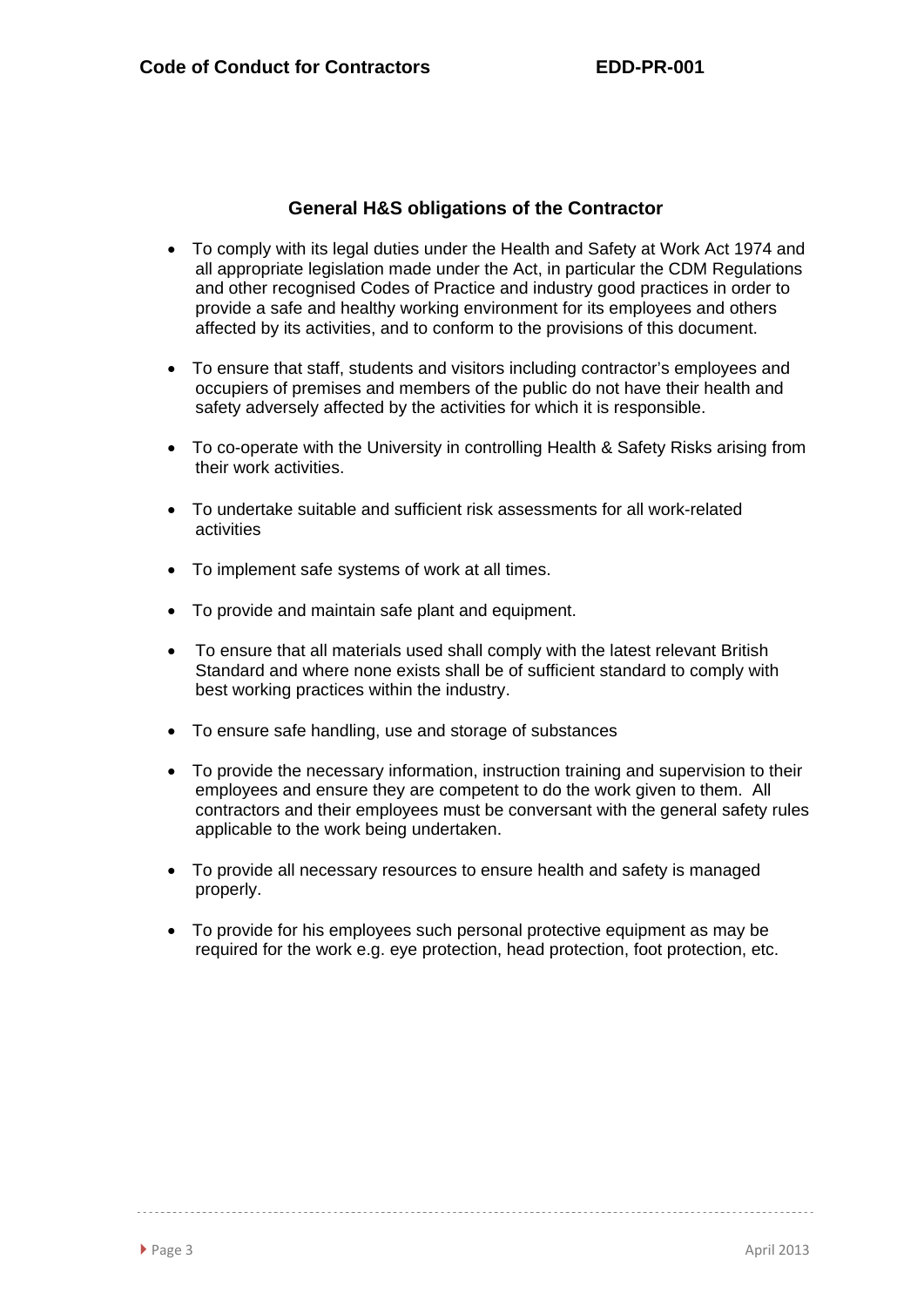## **Accidents, Health and the Reporting of Injuries, Diseases and Dangerous Occurrences**

It is the Policy of the University to ensure that the risks of accidents and ill health at work caused by its activities are minimised.

The Contractor must report to the Responsible Person all incidents or dangerous occurrences which occur on University premises whether or not any University employees or students are directly involved. This must be done immediately. It must be stressed that this applies to all injuries incurred by his employees or sub-contractors. For full details of current laws on incident reporting the Contractor is referred to the Reporting of Injuries, Diseases and Dangerous Occurrences Regulations 1995 (as amended). The University will if thought necessary, carry out a full investigation on any incident or dangerous occurrence happening on University premises.

The Contractor shall ensure that their employees, visitors and those of subcontractors under their control are aware of what to do in an emergency.

## **Near Misses**

A 'near miss' is defined as any incident or event that whilst not resulting in injury or equipment damage, clearly had the potential to cause one or other, or both.

It is the policy of the University that it will support the reporting of near misses as a positive benefit to the management of health and safety risk. Near miss reporting provides vital information regarding the areas where health and safety controls may not be adequate. Any reporting of near misses will be received positively.

Near misses must be reported to the Responsible Person or Health and Safety Coordinator.

#### Where the situation is serious

Locate the nearest telephone and dial the Emergency Services to call an ambulance. Give the location of the person requiring attention. Obtain the assistance of the Contractor's trained first-aider and if an ambulance is summoned, arrange for someone to meet it. Alternatively, if transport is available and it is safe to move the injured person, take them to the Bronglais Hospital, Accident and Emergency Unit, Aberystwyth.

#### Where the situation is not serious or if in doubt

Should medical advice be required contact the Duty Porter or Halls Manger and report the Incident to the Responsible Person.

The Contractor is responsible for providing appropriate first aid for his own workforce and ensuring that subcontractors also have first aid provision.

# **Fire**

Instructions for raising the alarm, summoning the Fire Brigade and evacuating the premises are posted throughout the University buildings and all persons must act in accordance with these instructions. However, the following general procedure applies to all premises.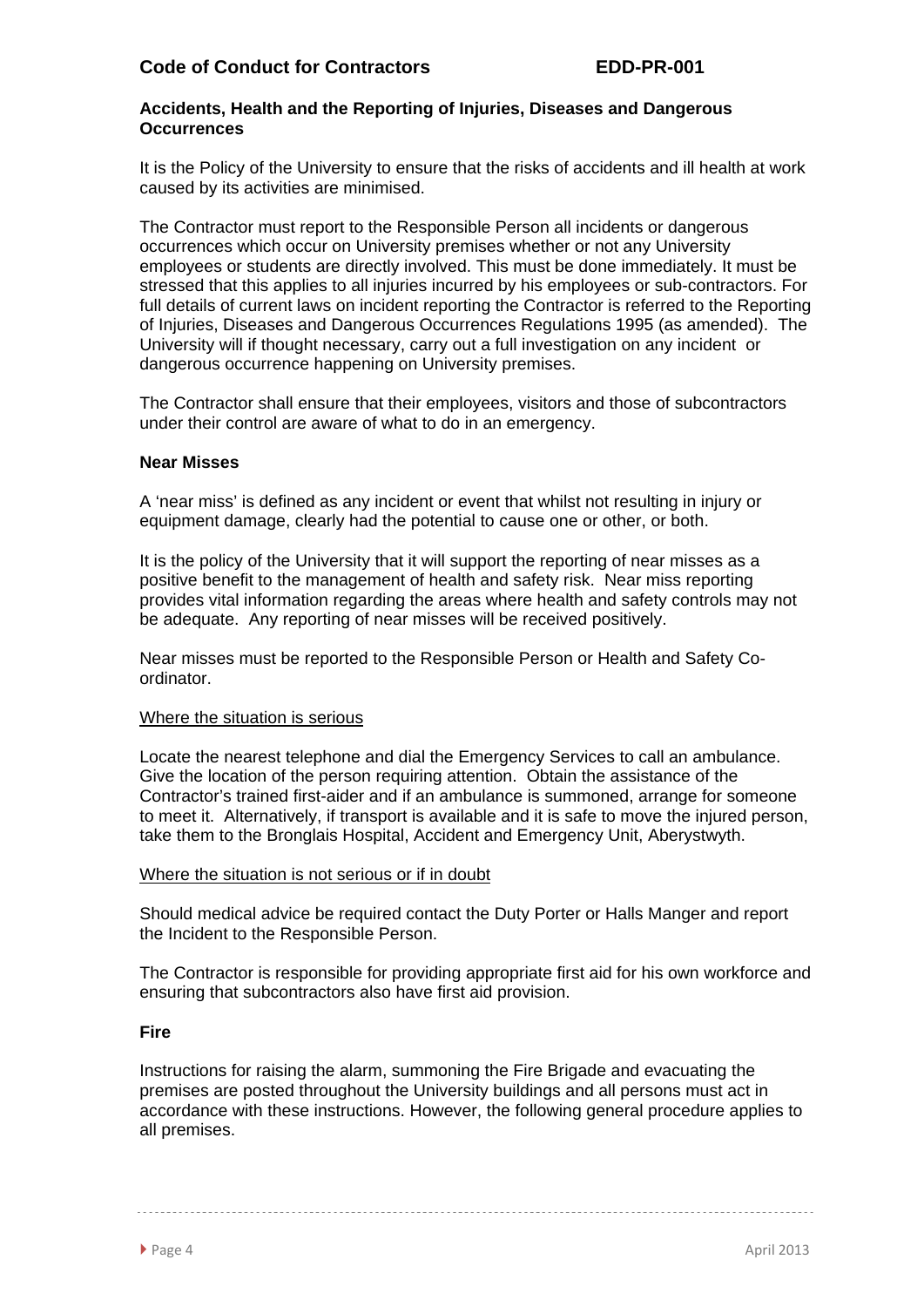#### If you discover a fire

- Operate the nearest fire alarm point.
- On hearing the fire alarm persons with no specific emergency duties must immediately evacuate the building by way of the nearest exit.
- Ensure that the Emergency Services have been informed, if you have not already done this, ask the Operator for the Fire Brigade and give the location of the fire.
- Do not use lifts, since the power may be cut off.
- Do not interfere with mains supply of gas, electricity or water unless authorised.
- Only fight the fire, with an appropriate appliance, if you can do so without taking personal risks and you have been trained to do so.
- Do not re-enter a building until the Fire Brigade indicates that it is safe to do so.

## If you hear the fire alarm

Where it is safe to do so, all persons should ensure that they carry out the following procedures in their immediate areas:

- Stop machines and processes (contractor's equipment only).
- Shut off gas appliances (contractor's equipment only).
- Shut off electrical appliances (contractor's equipment only).
- Leave lighting on.
- Close but do not lock doors.
- Evacuate the premises by way of the nearest exit without stopping to collect personal belongings.
- Assemble in the designated area as indicated on the local Fire Action notice.

If contractors work (e.g. dust generation) causes an alarm activation the contractors must not try to stop the evacuation of the building

No fire alarm systems, fire detection or fire fighting equipment may be disconnected, removed, re-sited or otherwise rendered inoperable without the permission of the Responsible Person. A Permit to Work will normally be required if the area is to be unprotected for an extended period (to be decided by the Responsible Person). No fire check door, fire exit or fire shutter may be obstructed, moved or otherwise rendered unusable without the permission of the Responsible Person.

The Contractor must not introduce unusual fire hazards into an area without first notifying the Responsible Person. The Contractor is responsible for providing the appropriate type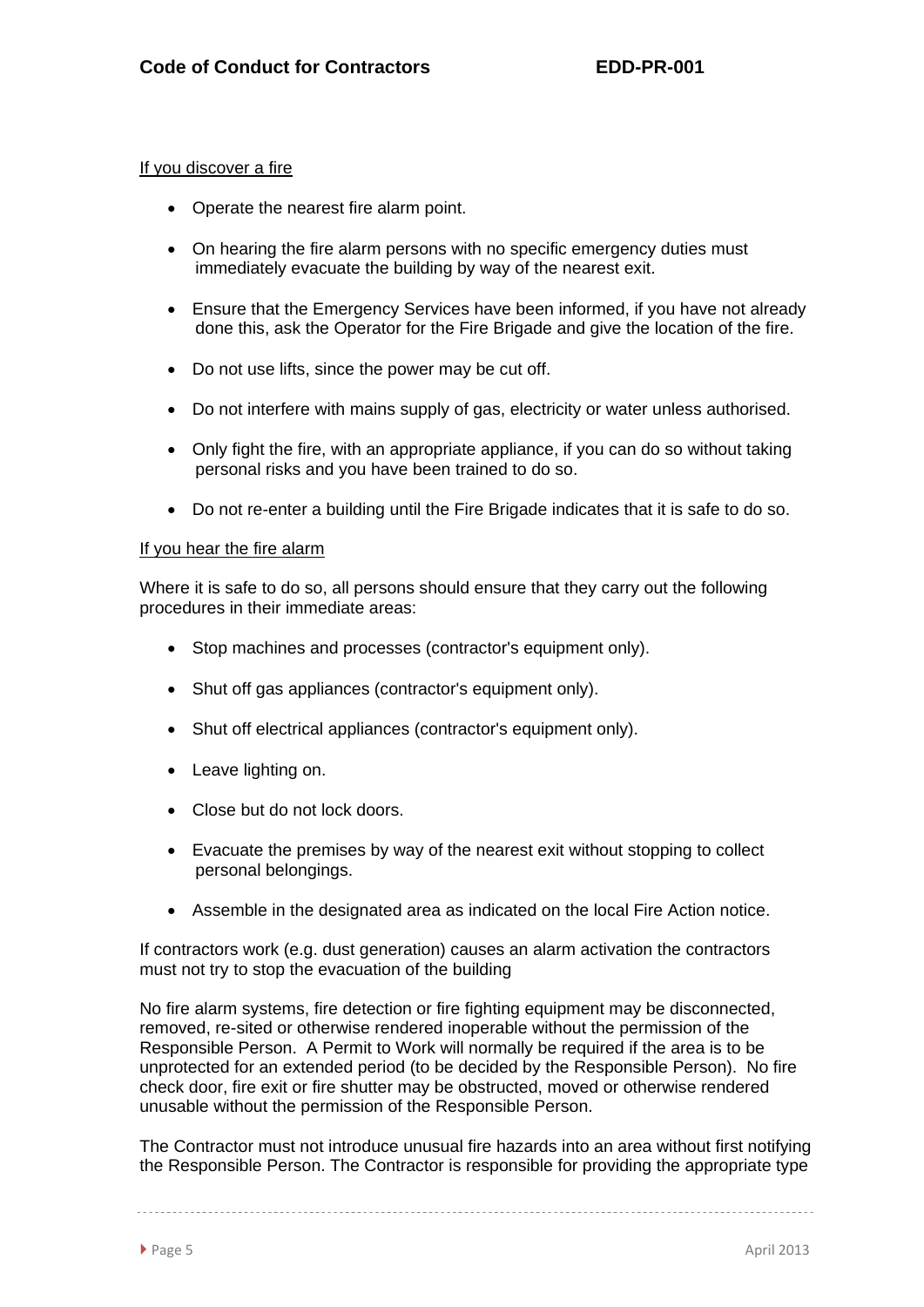of fire fighting equipment and should consult the Responsible Person *regarding such equipment* prior to the commencement of any works. .

The Contractor is responsible for providing the appropriate type of fire fighting equipment within areas under his control. The Contractor must ensure that equipment is appropriate for the work being carried out and is in good working order.

# **Risk Assessments and Method Statements**

#### **Risk Assessments**

Risk Assessments are required for all work activities. Contractors are required to carry out a suitable and sufficient assessment of the risks to the health and safety of any employee or other person who may be affected by any work activity. Special hazards exist in some parts of the University and a safety briefing by the Responsible Person may be required prior to the commencement of any works.

Note: Other statutory requirements for certain specific risks exist, all of which have their own requirements and format for risk assessment. The contractor must be familiar with the relevant legislation and regulations.

Should any further hazards become apparent during the execution of the works e.g. discovery of suspicious materials, the Responsible Person is to be contacted immediately for advice.

All risk assessments shall be in writing and where necessary be incorporated into the project health and safety plan, they shall follow the requirements detailed in the management of health and safety at work regulations and the five step guidance outlined in the HSE INDG 163.

Five Steps to a Risk Assessment – HSE INDG 163 http://www.hse.gov.uk/pubns/indg163.pdf

All risk assessments shall be reviewed and revised by the Contractor as necessary to accommodate any changes in the method of working or circumstance.

Each project shall have its own risk assessment tailored to the location and circumstances that pertain, it is not acceptable to use 'off-the-shelf' risk assessments or those produced previously without adjusting for the unique aspects of the project.

#### Essential contents of a Risk Assessment

- Identification of all reasonably foreseeable significant hazards
- Identification of who may be harmed (operatives, staff, students etc.)
- Assessment of the risk presented by each hazard
- Identification of control measures which will be used to reduce or eliminate risk
- Name of person who will be responsible for ensuring that the control measures are implemented

## **Method Statements**

Before commencing work, the Contractor is required to provide Method Statements (Safe Systems of Work). All safe systems of work shall be developed in reasonable time to allow coordination of hazardous work between the University and the Contractor.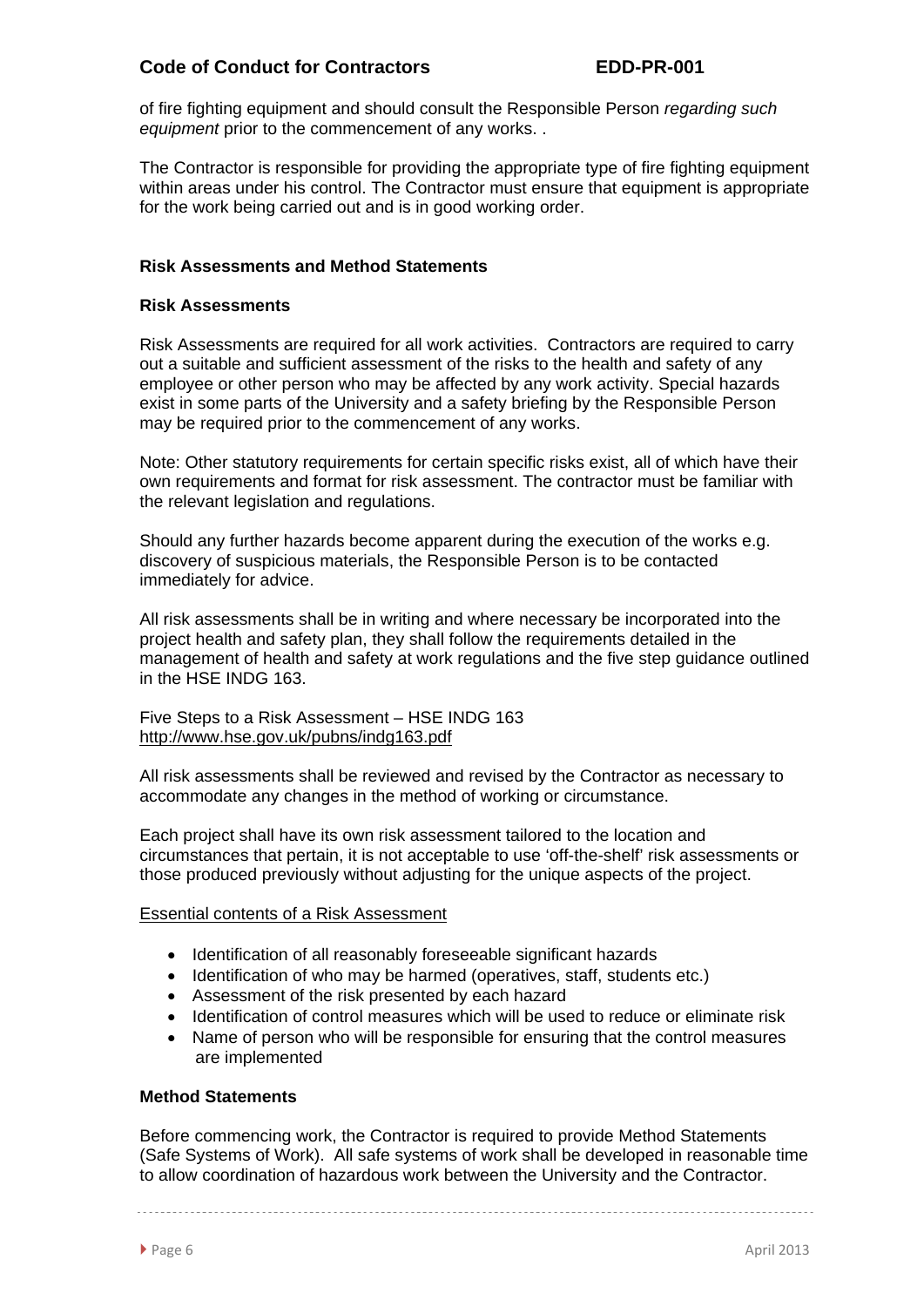Each Method Statement should outline the hazards involved and include a step by step guide on how to do the job safely.

Essential contents of a Method Statement

- Name of Company and person producing method statement
- Brief description of the work to be carried out
- Description of surrounding environment
- Dates and times for the start and end of the work
- List of plant and equipment which will be used during the project
- List of operatives and supervisors who will work on the project
- Reference to the main risks associated with the project
- Methodology of the work
- Emergency Procedures
- Name of person who will be responsible for ensuring that the method statement is adhered to
- It is a requirement that all operatives involved in a project must have seen and understood the Risk Assessment and Method Statement. Evidence to this must be available (such as signatures of the operatives on the actual pages of the Risk Assessments and Method Statements).

# **Special Hazards**

Explosives, toxic or hazardous substances and radioactive materials must not be brought onto University premises without the prior permission of the Responsible Person in charge of the works. Where permission is granted arrangements must be made for the safe handling and storing of these materials. All such materials shall be transported, stored, utilised and disposed of in accordance with current regulations. Where possible, individual exposure to such materials should be avoided. If this is not possible exposure must be adequately controlled, including the use of any necessary control equipment.

The law requires employers to control substances that are hazardous to health. The Contractor is required to carry out and provide a COSHH assessment.

Note: Keeping a copy of the safety data sheet is not a COSHH assessment.

# **Asbestos**

Many of the University buildings are known or presumed to have asbestos containing materials within them. There are many Health & Safety Regulations that directly or indirectly place duties on employers in relation to protecting employees and other occupants from asbestos in buildings.

Work involving asbestos and/or asbestos bearing materials is strictly controlled by legislation, the Control of Asbestos Regulations 2012, and by the University Asbestos policy and arrangements on the subject. The University holds an asbestos register which must be consulted via the Responsible Person for all projects that involves work on the fabric of University buildings or associated equipment and services. If during the course of a contract the work inadvertently disturbs any hidden asbestos, the Contractor must cease work immediately withdraw his employees from the area and report it to the responsible person without delay. Any refurbishment, upgrading or demolition work carried out on University properties must have an Asbestos refurbishment & demolition survey carried out.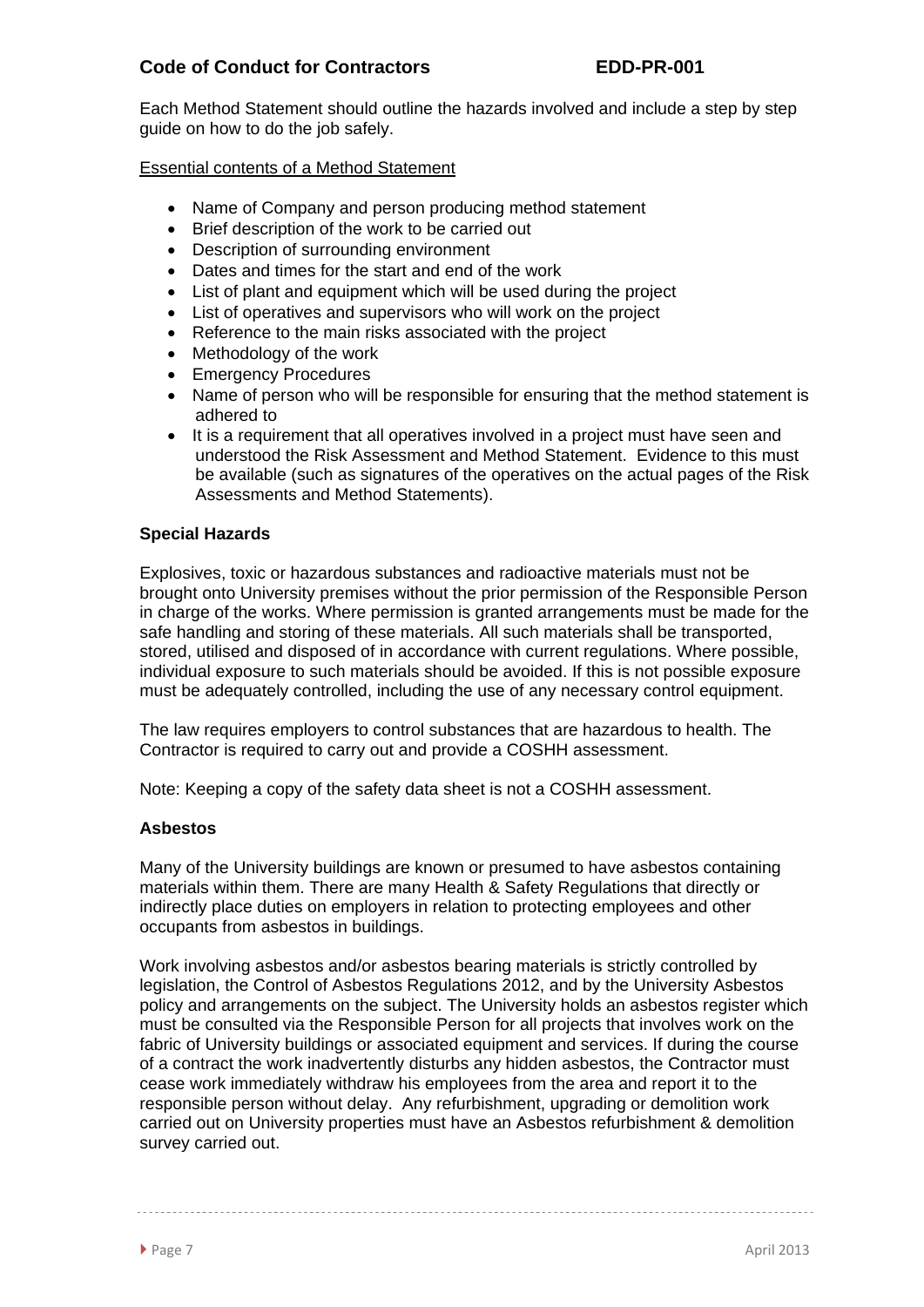The Asbestos policy can be found on the University Estates Development Department's Website:

http://www.aber.ac.uk/en/media/The-Control-and-Management-of-Asbestos.pdf

## **Permits to Work**

Permits to Work shall be used to control all high risk work activities.

The requirement for a Permit to Work will be included within the project specification or official works order. A Permit to Work will normally be required prior to the following categories of work being undertaken unless otherwise stated within the official order or project specification:-

- Working in confined spaces (e.g. boiler/plant rooms)
- Working on roofs
- Hot Work
- Excavations
- General (any work which risk assessment dictates requires a Permit to Work)

Commencement of any work requiring a permit is prohibited until the Permit to Work has been issued by the Responsible Person and signed by the Contractor (or authorised contractor personnel). The Permit to Work shall be returned to the Responsible Person on completion of the particular task and countersigned by the Responsible Person certifying that the required works have been satisfactorily completed.

#### **Auditing/Monitoring Review**

The Contractor is responsible for maintaining and monitoring health and safety on site. The University will check periodically the systems the Contractor has in place to ensure the health, safety and welfare of all.

#### **Enforcement Authority Visits**

Any visit by enforcing agencies must be notified to the University's Responsible Person as soon as reasonably practicable.

#### **Contract Terms**

Details of the Terms and Conditions of Contract will be set out in the Quotation / Tender information. In the event of any direct conflict between the contents of this document and the Terms and Conditions of Contract, the Contractor must immediately bring these to the attention of the University or the Responsible Person prior to the commencement of any work.

#### **Commencement of site operations**

The Contractor shall not commence any work on Aberystwyth University premises without the express written consent of the University.

A commencement date, the duration of the works and a safe system of work must be agreed with the Responsible Person prior to the Contractors' arrival on site. (Refer to the section on Risk Assessment for further guidance on this requirement).

Contractors must report to the Responsible Person prior to commencement of work on site.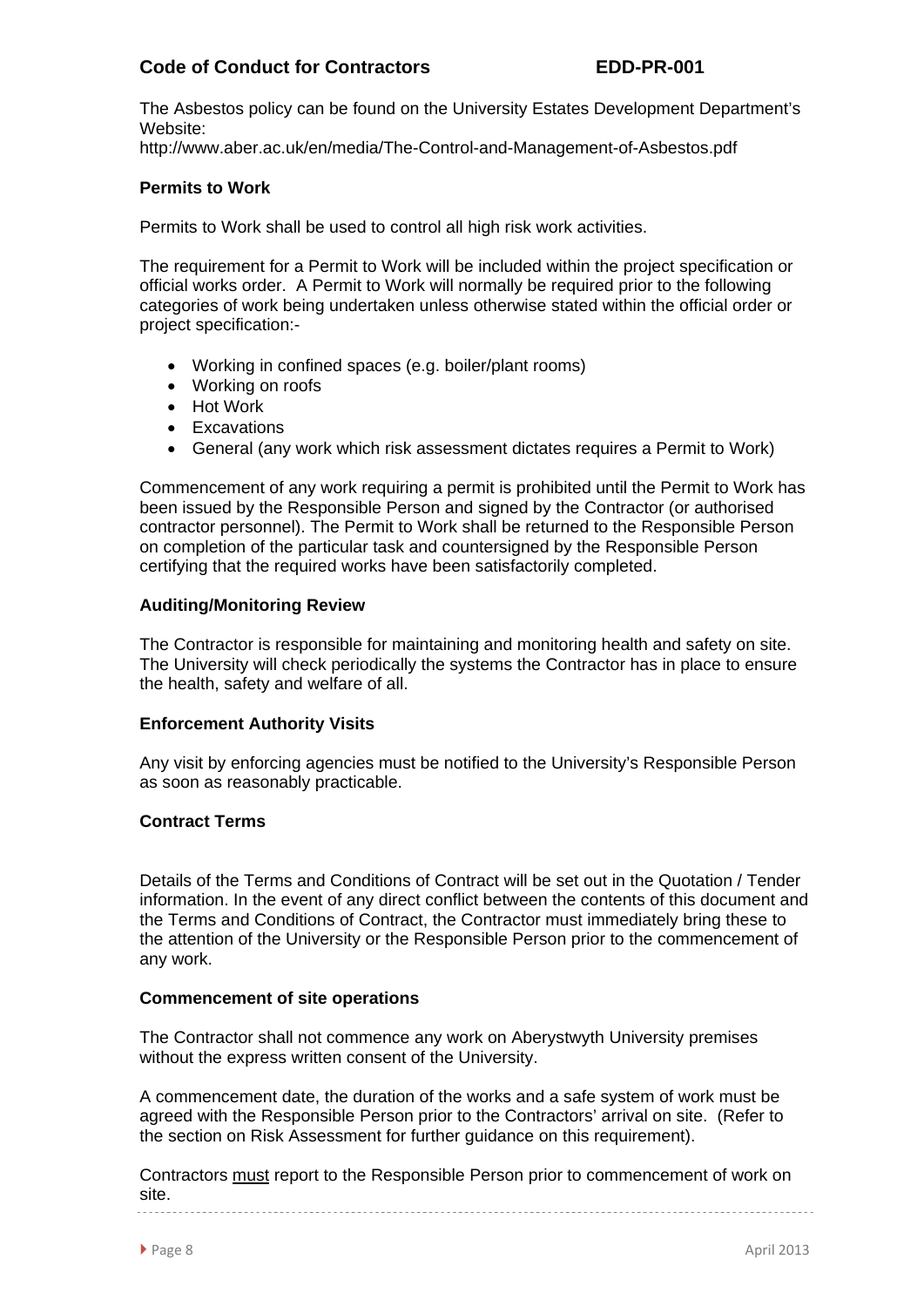A competent Foreman/Senior Operative shall at all times be maintained on the site by the Contractor and any instructions given in the absence of the Contractor to the foreman/Senior Operative shall be deemed to be instructions given to the Contractor.

The Contractor shall execute any variation to the works and additional works as may be ordered in writing by the Responsible Person to comply with any health and safety issue.

Permission must be obtained from the Responsible Person for access to University premises outside normal working hours. Site Security must be notified by the Responsible Person of works to be undertaken outside normal working hours. The Responsible Person will define the site area within which the construction work will take place. This area must be suitably barriered or fenced to prevent unauthorised persons entering. If work is required to be conducted outside this area, the Responsible Person must be informed and work must not begin until the Responsible person has given consent.

Work undertaken which is not confined to a specific area (such as rewiring work) will require specific risk assessments to be produced to demonstrate that the safety of nonconstruction personnel will not be affected nor departmental activity adversely disrupted. Control measures identified must include warning signs and temporary barriers (such as post and chain fencing) where possible.

Such an area shall be cordoned off and signs erected at suitable locations, warning building users of the working areas.

Contractors are responsible for the provision and display of safety signs required as a result of work being undertaken. The specification of the signs should comply with the current legislation.

Contractors must not interfere with or connect to the electricity, gas, water or other service of the University without the specific permission of the Responsible Person.

No 240 volt equipment is to be used on construction/maintenance work.

Where pursuant to any contractual obligation any existing fittings or installations are required to remain they shall be re-instated by the Contractor on completion and the Contractor must ensure that such fittings or instillations are safe and compliant with any appropriate standards.

# **General Access**

Where possible, all roads must be kept clear for the ordinary traffic of the University and no vehicles are to stand on them for a longer period than is absolutely necessary. No parking of private vehicles belonging to the Contractor, his sub-contractor or workmen will be allowed on any of the University roads. Special care should be exercised when receiving deliveries and offloading materials.

Contractor's vehicles shall not be parked on pavements or adjacent to dropped kerbs (in particular to prevent problems for wheelchair users and visually disabled pedestrians).

# **Work Area /Site Access**

Contractors are responsible for the security of plant, machinery and building materials brought onto University premises for use in connection with the contract works.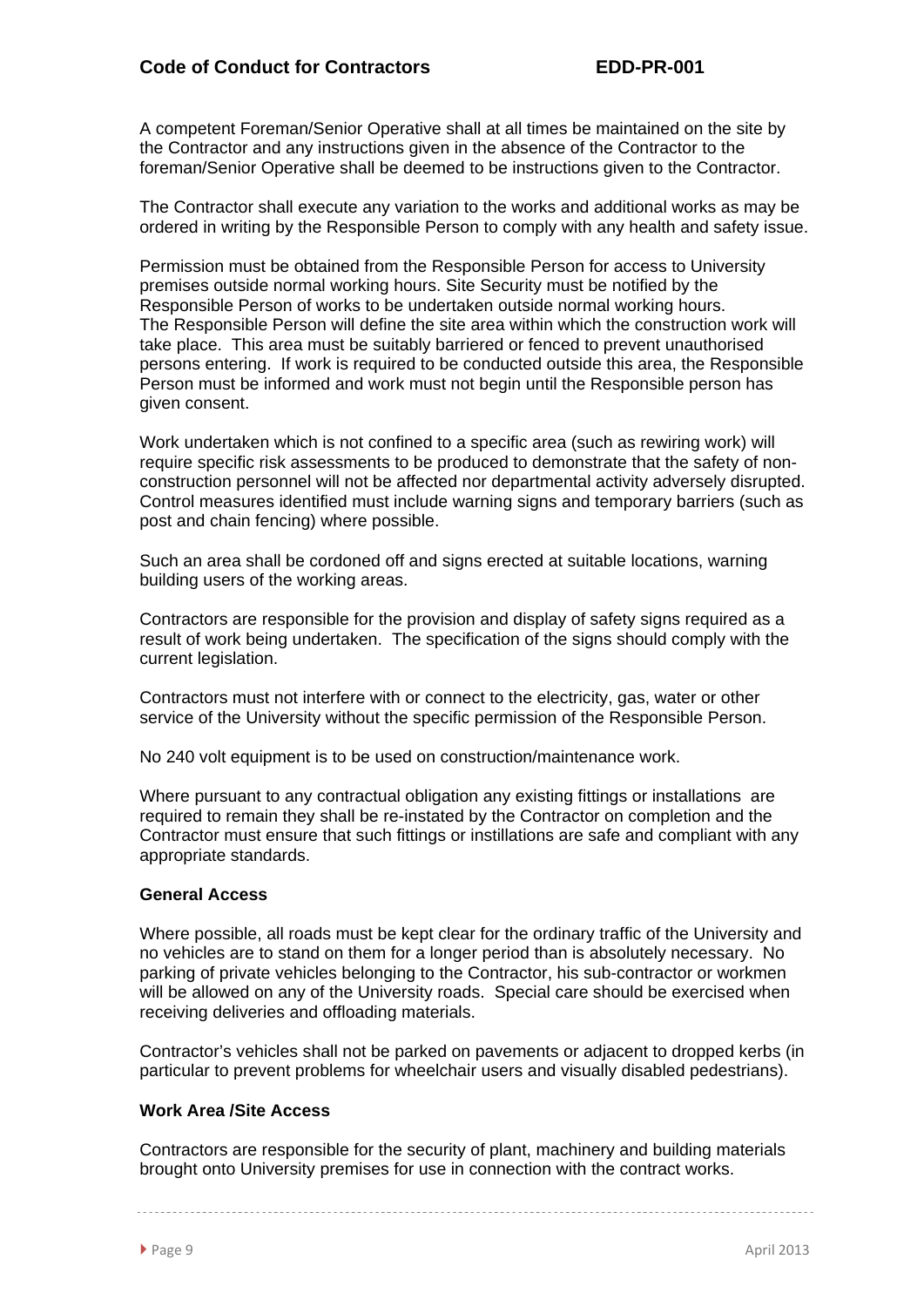The Contractor shall be confined to the area of the works for site facilities and storage of materials, unless agreed otherwise.

Site areas must be fenced off or other effective steps taken to warn and prevent the approach of persons who may be endangered by the operations or entry into the site area. Working areas must be clearly signed indicating any dangers present and the authorisation required for access.

Certain areas of the campus have a very large footfall at night (such as the Arts Centre, Students Union Building and pedestrian routes leading to them). The enhanced risks during the night in these areas necessitate extra precautions to be taken (such as removal of waste chutes at the end of the working day). The Responsible Person will advise on these areas to be taken into account during the risk assessment process.

All Contractors employees, their Subcontractors and visitors to the Site (including University Estates Development and Campus Services staff) are to report to Site Manager and sign in and out.

Where work is carried out in the occupied parts of a building, additional precautions should be taken and the building Caretaker/Manager involved in the planning arrangements, including risk assessment.

# **Stability**

Without the express written consent of the Responsible Person the Contractor is to permit nothing to be done to injure the stability of the existing building that may cause a hazard to the health and safety of any individual. The Contractor will be held responsible for all damage arising through carelessness or inadvertence in this respect.

#### **Site Inductions**

The Contractor must ensure that all visitors to the Site, including workers are given an appropriate induction and as a minimum are aware of the following; Hazards present, details of emergency procedures, location of first aid equipment, the names of trained personnel, and any personal protective equipment.

#### **Plant tools and equipment**

All plant, tools and equipment used by the Contractor in University premises must be safe and suitable for the work in hand and be manufactured and comply with any relevant legal standards and be maintained accordingly. Only personnel trained in their use should operate or use them and personnel must be competent in the work they are tasked to undertake.

No petrol-powered equipment or machinery (e.g. petrol driven disc cutters, electrical generators etc.) are to be used inside buildings or any other enclosed spaces. This ban applies similarly to other equipment powered by fuels such as diesel or LPG.

# **Suitability of Personnel**

The Contractor must be satisfied with the suitability and competency of all persons engaged to work on the site. Everyone carrying out work on behalf of Contractors must be competent.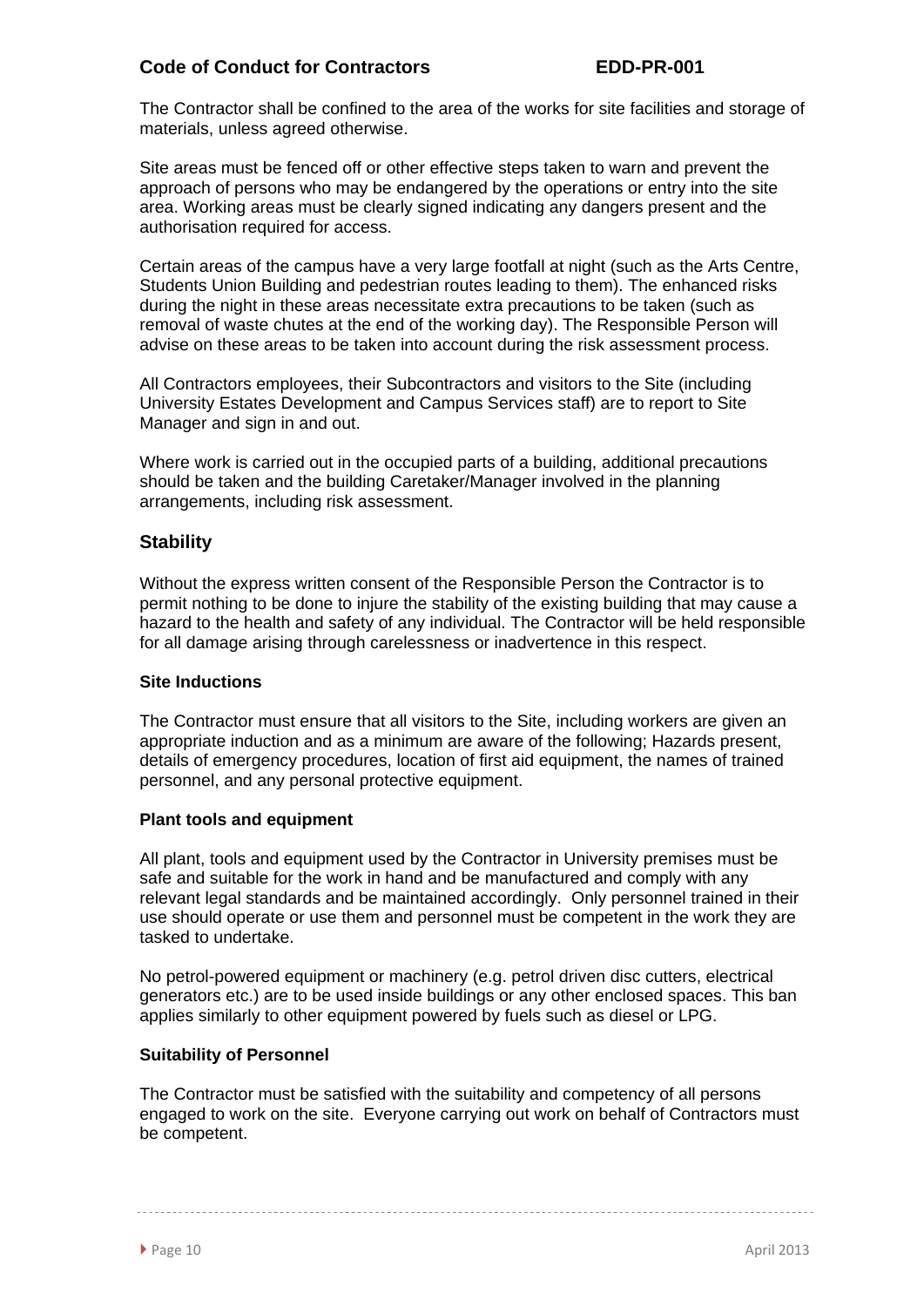Aberystwyth University reserves the right to have any operative or agent of the Contractor removed from the site and project, for reasons of non-performance or acts of misconduct.

## **Nuisance**

The Contractor must ensure as far as is reasonably possible that noise, vibration, dust, smoke and other nuisances are kept to a minimum throughout the contract. Special arrangements may have to be made for particularly noisy or hazardous operations.

Radios or other forms of audio entertainment equipment must not be used while working on the University site.

The Contractor must ensure as far as is reasonably practicable that all services to the building are kept in operation throughout the contract, including water, electricity, gas and also drainage, alarms and telecommunications.

For University operational reasons works may not be undertaken during certain events. e.g. Open / Visiting days, Graduation Ceremonies etc. without the written consent of the Responsible Person.

## **Protection of the Site**

Hazards should not be left exposed and any works should be made safe until completed.

The Contractor is responsible for providing all necessary protection to internal and external fixtures, fittings, finishes and floor coverings during the works and to make good any damaged surfaces at completion.

#### **Disposal of Waste**

Contractors are responsible for the proper disposal of all waste created by and during the works. In particular, Contractors must not deposit any chemicals, oil or other waste materials into drains on University premises (including the hosing of soil, cement or other debris into drains).. All building materials and waste must be removed from the premises at the conclusion of the contract (subject to any contractual agreement to the contrary) and where the debris is classified as hazardous, disposed of to a suitably licensed waste contractor. The Contractor must comply with all the duties placed upon him by relevant legislation.

No waste arisings from works shall be placed in any of the University's waste bins, wheely bins etc.

The location and use of skips on University premises must be agreed with the Responsible Person. Any skips used by a Contractor must be provided with lockable lids or doors if combustible materials are to be left in them overnight. In general skips should not be placed adjacent to buildings.

All demolition and dismantling work must be carried out in compliance with current legislation, guidance and best practice. All demolition sites must be fenced off or other steps taken to warn or prevent the approach of persons who may be endangered by the operations.

Where appropriate the Contractor will ensure that it complies with any obligation it has under the Waste (England and Wales) Regulations 2011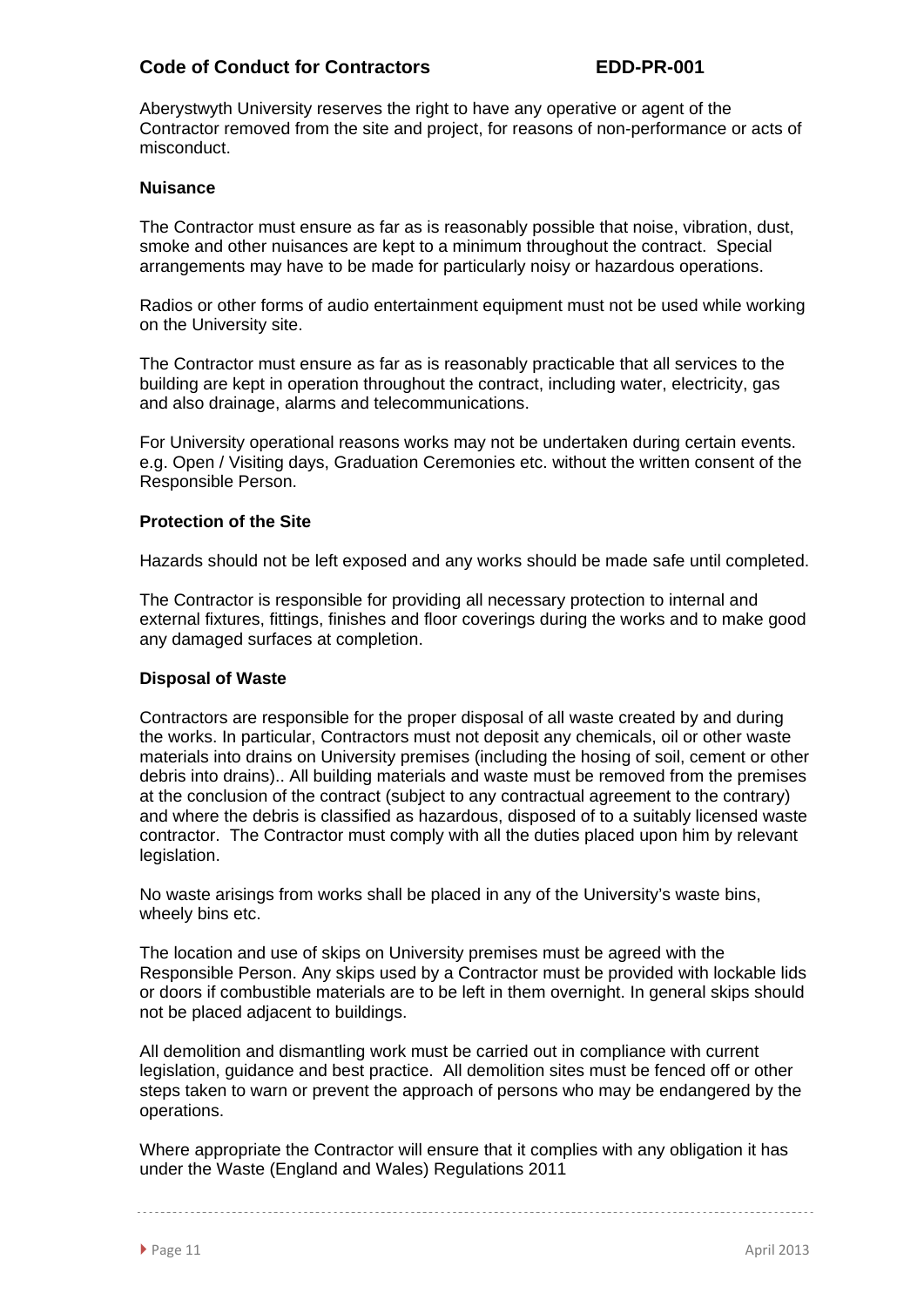# **Liaison / Meetings / Records**

The Contractor shall throughout the duration of the works maintain communication with the Responsible Person.

The Contractor will provide for all on and offsite management and administration including establishment charges.

The Contractor is required to attend a pre-start meeting before commencement of work on site.

The Contractor shall allow for site progress 'walk rounds' where a site foreman/manager will accompany the Responsible Person, in addition to regular meetings, with the Project Team, to be held at an agreed location. The duration of these walk rounds and meetings to be agreed at the beginning of each project.

## **Records**

The Contractor shall keep records as appropriate of the activities on site. In particular a site diary, which will be available for inspection, recording daily, Site resources and labour, site events (weather, disruptions, major deliveries, work covered up, numbers on site for each trade etc).

The Contractor shall arrange for the taking of regular site progress photographs. The photographs shall record all work activities and be digitally dated. Particular attention is required for any areas to be subsequently covered over.

Any installation or modification of underground services shall be accurately recorded on site plans (in addition to photographs). During excavations the discovery of underground services not marked on the site plans shall be drawn to the attention of the Responsible Person without delay.

# **Reporting**

The Contractor is required to provide pre-agreed Reports and Documents for the duration of the Project as set out below:

#### Contract Programme

Prior to works commencing the Contractor will submit a detailed programme of projected operations, showing all activities required to complete the contract, including Start and Finish dates.

The programme shall be updated as and when required to show progress.

#### **Fortnightly**

A progress update of the main contract programme to include a summary of the work completed over the preceding two week period and a two week rolling look ahead report indicating works to be carried out. Specific reference should be made in the report to any Health & Safety issues or concerns.

#### Cashflow Report

A detailed cashflow analysis report will need to be presented and agreed prior to commencement of the project. Specific reference should be made in the report to any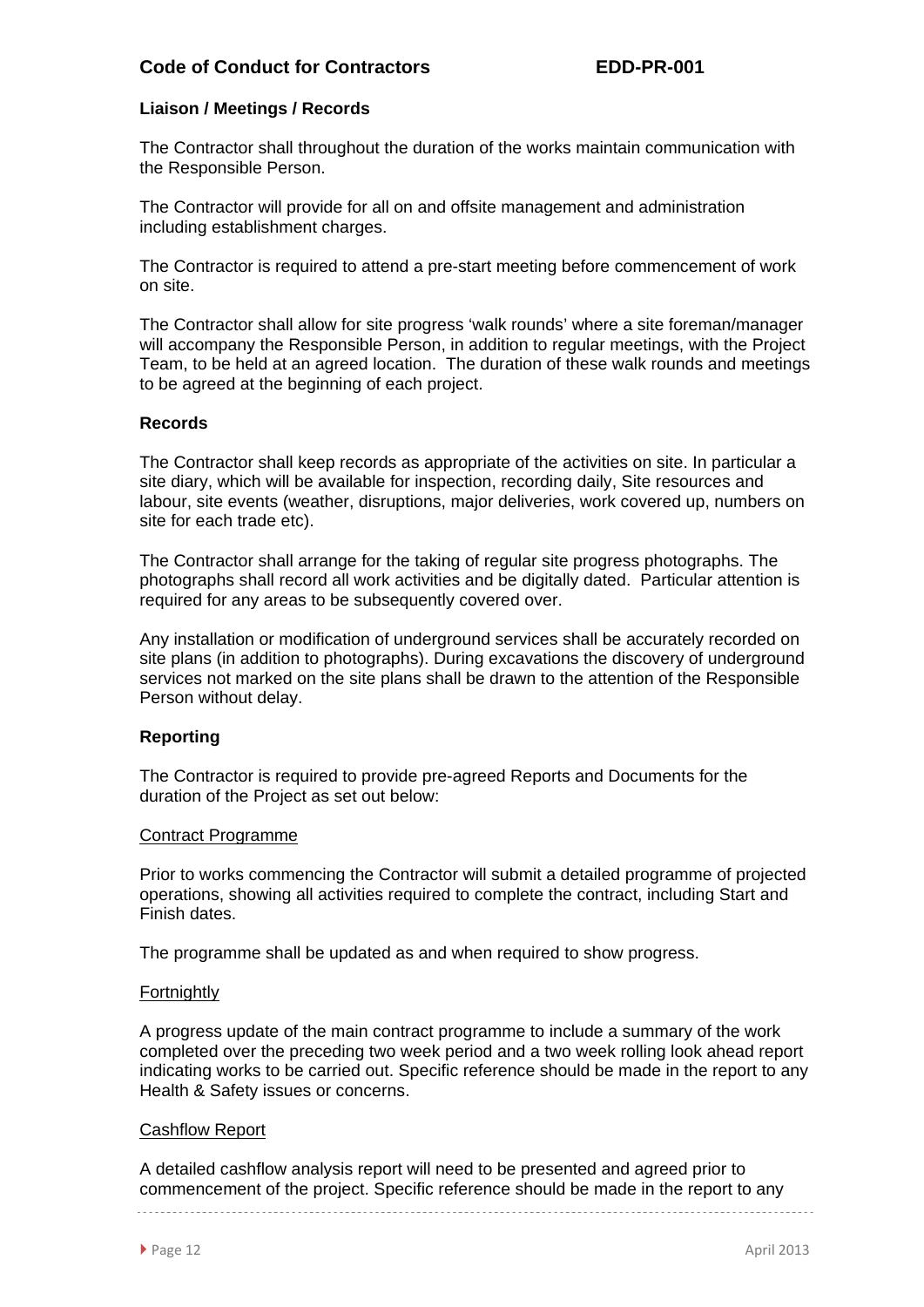costs of and occasioned by complying with any Health & Safety obligations as set out in the this document or elsewhere.

# **Quality Control**

The Contractor shall operate a Quality Control system on site, the details of which are to be provided to the Responsible Person before works proceed.

The Contractor shall own, maintain and regularly issue a central register of all quality issues raised by the project. This shall be updated weekly and indicate the following: ID, date raised, issue, whether this is considered by the Contractor to be covered by the contract, originator, status (open, closed), action date and date of closure. The originator must be involved in the decision to close an item.

## **Failure to Comply**

If the Contractor fails to comply with these or any other clauses of the Specification within the stipulated time, the Responsible Person may, on behalf of the Employer, employ other persons to carry out such work at the cost of the Contractor.

#### **Deliveries**

No delivery note is to be signed on site, other than by the Foreman/Senior Operative, who should at all times make an inspection of all goods delivered before taking delivery of such items and can safely vouch for their quality. In cases where the materials delivered are faulty, the Contractor shall report to the RP or authorised person who may inspect the goods if deemed necessary.

# **Snagging**

The University operates a zero snags policy to which all parties agree. Notwithstanding this, the Contractor shall instigate and maintain a system for recording all items of noncompliant work, indicating date raised, originator, date for resolution and status (open/closed) plus initials of the originator to confirm that the item has been satisfactorily dealt with. The Contractor shall carry out snagging of the works before offering them to the Responsible Person for review; however any items raised by any party must be entered onto the Contractor's register for action.

#### **Incomplete Works**

Works that are not finished by the time of Practical Completion are not snags and must be listed as part of the Handover process.

# **Defects**

Items coming to attention after Practical Completion are defects and a schedule will be maintained by the Responsible Person.

H&S, legal compliance items and those that affect the occupation of premises will be deemed urgent and require immediate attention from the Contractor.

Other items may be grouped and a schedule of works agreed. At all times during the Defects Liability Period the Contractor shall take a proactive, lead role in resolving defects, and assign a dedicated Manager to carry out this task.